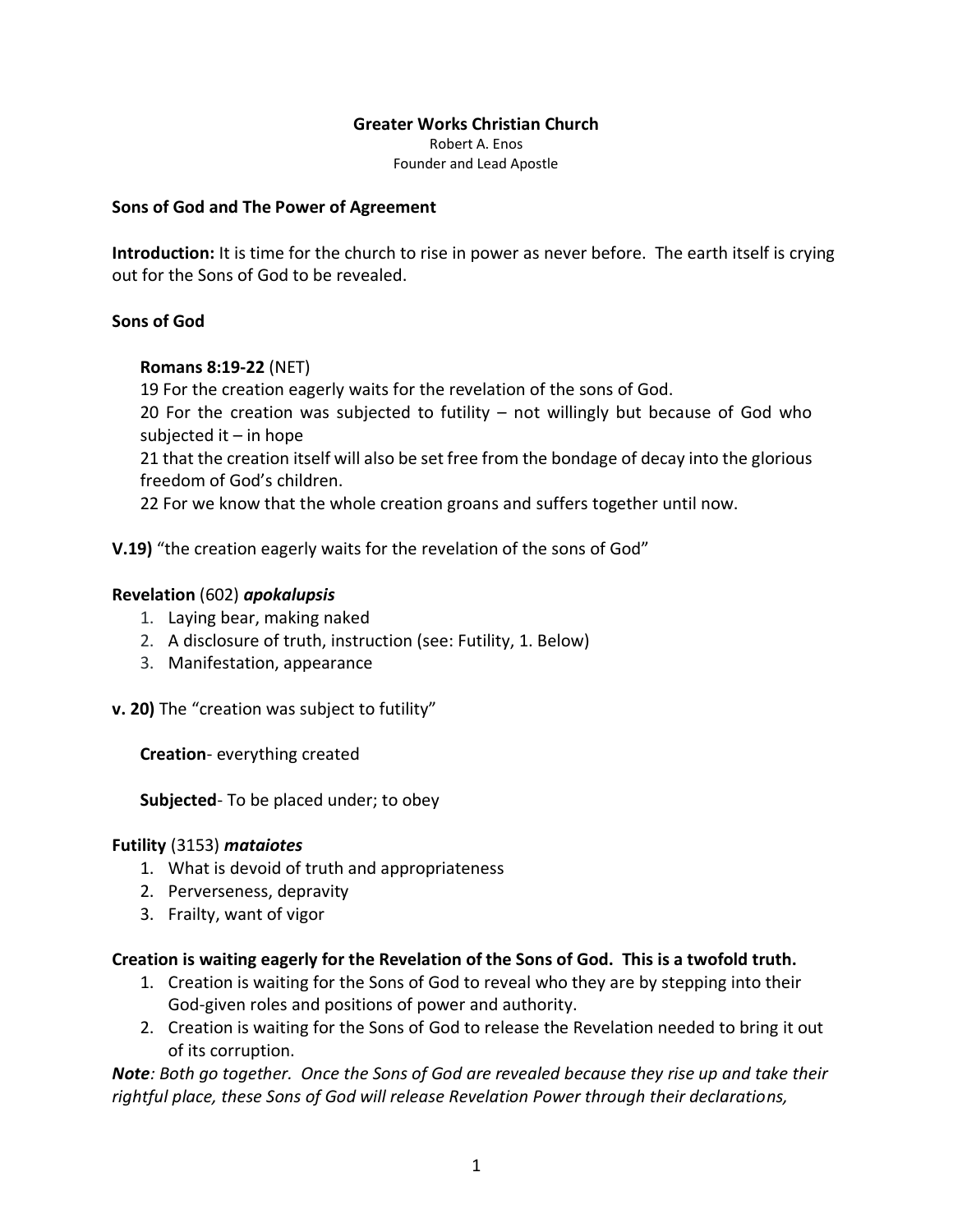*proclamations, Prayers and Prophecies. These Declared Revelations of Truth will be the Power needed, released through the Sons of God, that will bring the Creation out of its corruption and decay.*

**Question:** The above passage (Romans 8:19-22) shows that it is the Sons of God (believers in Jesus) who will bring Creation out of its corruption. Why would God use us to do this? Why would Jesus do it?

# **Proverbs 29:18** (AMP)

Where there is no vision [*no redemptive revelation of God*], the people perish; but he who keeps the law [*of God, which includes that of man*]--blessed (happy, fortunate, and enviable) is he.

Not only does Revelation from God give people direction and life, but all creation will have direction and life when the Sons of God are revealed and give their Revelation. When the Sons of God are Revealed and release Revelation Creation (the Earth) will respond and great change will take place before our eyes.

**Question:** In this verse we are told, "Where there is no vision [no redemptive revelation of God], the people perish" emphasizing vision and revelation. This verse goes on to say, "blessed (happy, fortunate and enviable)" are those who "keep the law" (Torah). Please explain the relationship between Vision (redemptive revelation) and the Law (Torah). Why is this understanding so important?

## **The Power of Agreement**

## **Matthew 18:18-20**

18 "Assuredly, I say to you, whatever you bind on earth will be bound in heaven, and whatever you loose on earth will be loosed in heaven.

19 "Again I say to you that if two of you agree on earth concerning anything that they ask, it will be done for them by My Father in heaven.

20 For where two or three are gathered together in My name, I am there in the midst of them."

**Verse 18, a better translation:** *Assuredly, I say to you, whatever you bind on earth has already been bound in heaven, and whatever you loose on earth has already been loosed in heaven.*

**My paraphrase for understanding:** *Assuredly, I say to you, find out what has been bound in heaven, then bind it in the earth, and find out what has been loosed in heaven then loose it in the earth.* 

Notice all of this begins with understanding what heaven is like- what heaven allows and what heaven rejects. This information is revealed to the Sons of God, then through the Sons of God.